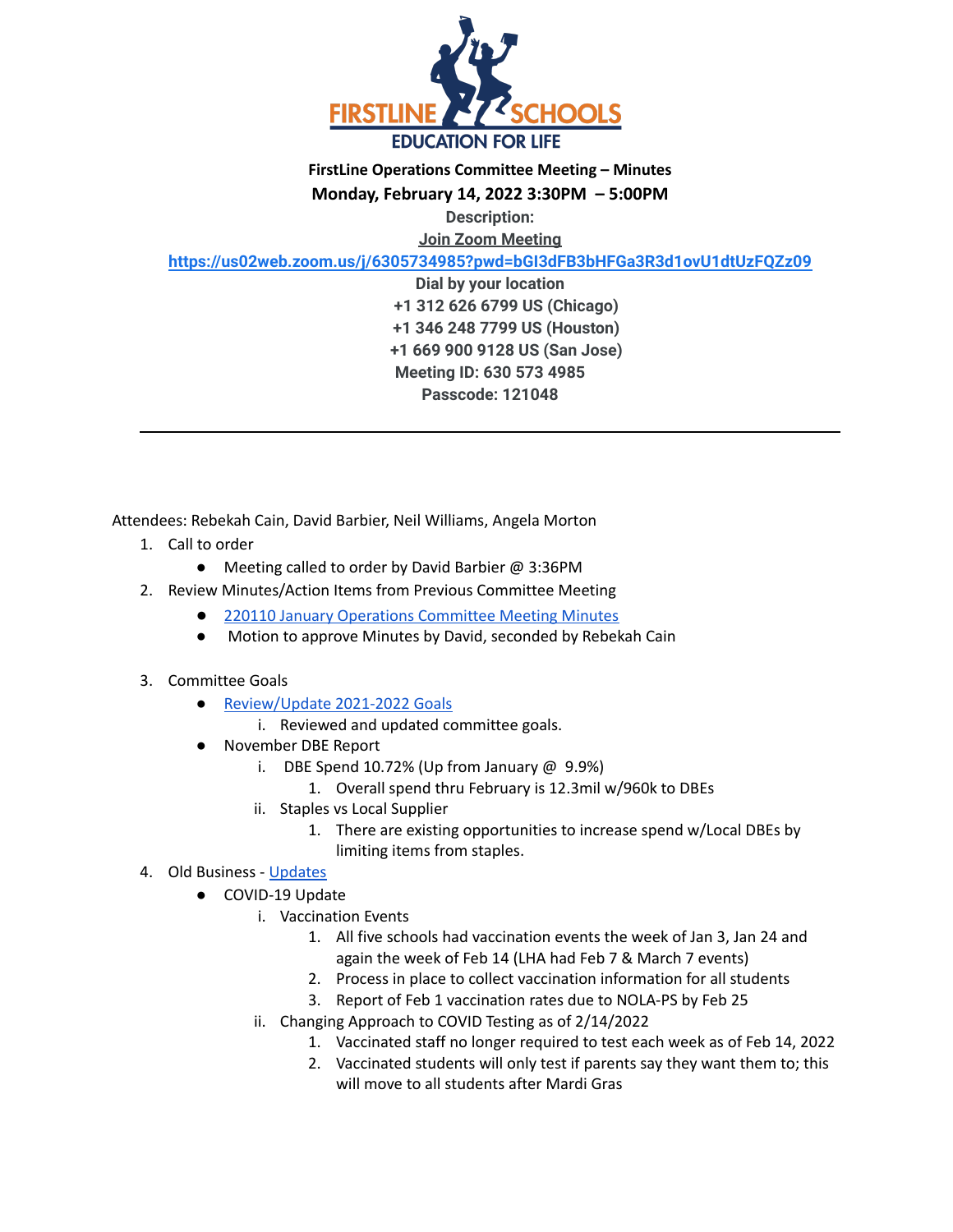

**Monday, February 14, 2022 3:30PM – 5:00PM**

**Description:**

**Join Zoom Meeting**

**<https://us02web.zoom.us/j/6305734985?pwd=bGI3dFB3bHFGa3R3d1ovU1dtUzFQZz09>**

**Dial by your location +1 312 626 6799 US (Chicago) +1 346 248 7799 US (Houston) +1 669 900 9128 US (San Jose) Meeting ID: 630 573 4985 Passcode: 121048**

- 3. Antigen tests on hand for symptomatic staff, vaccinated staff that are close contacts (for testing on day 5), etc.
- 4. Will have tests from NOLA-PS/Federal Govt late this week to expand antigen testing to students - will need to gather new consent forms for this different form of testing. (yay)
- 5. We will still host LA Department of Health testers in our buildings for asymptomatic staff who wish to test for as long as that option remains available.
- **ESSR Capital Projects** 
	- i. No movement since our last meeting
	- ii. Need to do an RFQ for Architect to get the LHA project moving
- Staffing Updates
	- i. Operations Manager at Apple Bus Company is leaving as of February 21st
	- ii. SOM at Green
		- 1. New round of candidates this month.
	- iii. Data specialist at Network Data Department
		- 1. Lots of promising candidates who have completed technicals.
		- 2. Interviews being scheduled
	- iv. Next Year: Network-based SOM
		- 1. Will be working closely with Neil and provide coverage support at schools for extended absences.
- **FLLO Closure** 
	- i. Staff
		- 1. Leadership team has offer letters already for next year
		- 2. On track for all staff in good standing to have an offer letter in hand before Mardi Gras
	- ii. Students
		- 1. 84% of students submitted a OneApp in Round1 prior to the Jan 21 deadline (100% of 8th Graders completed OneApp for Round 1)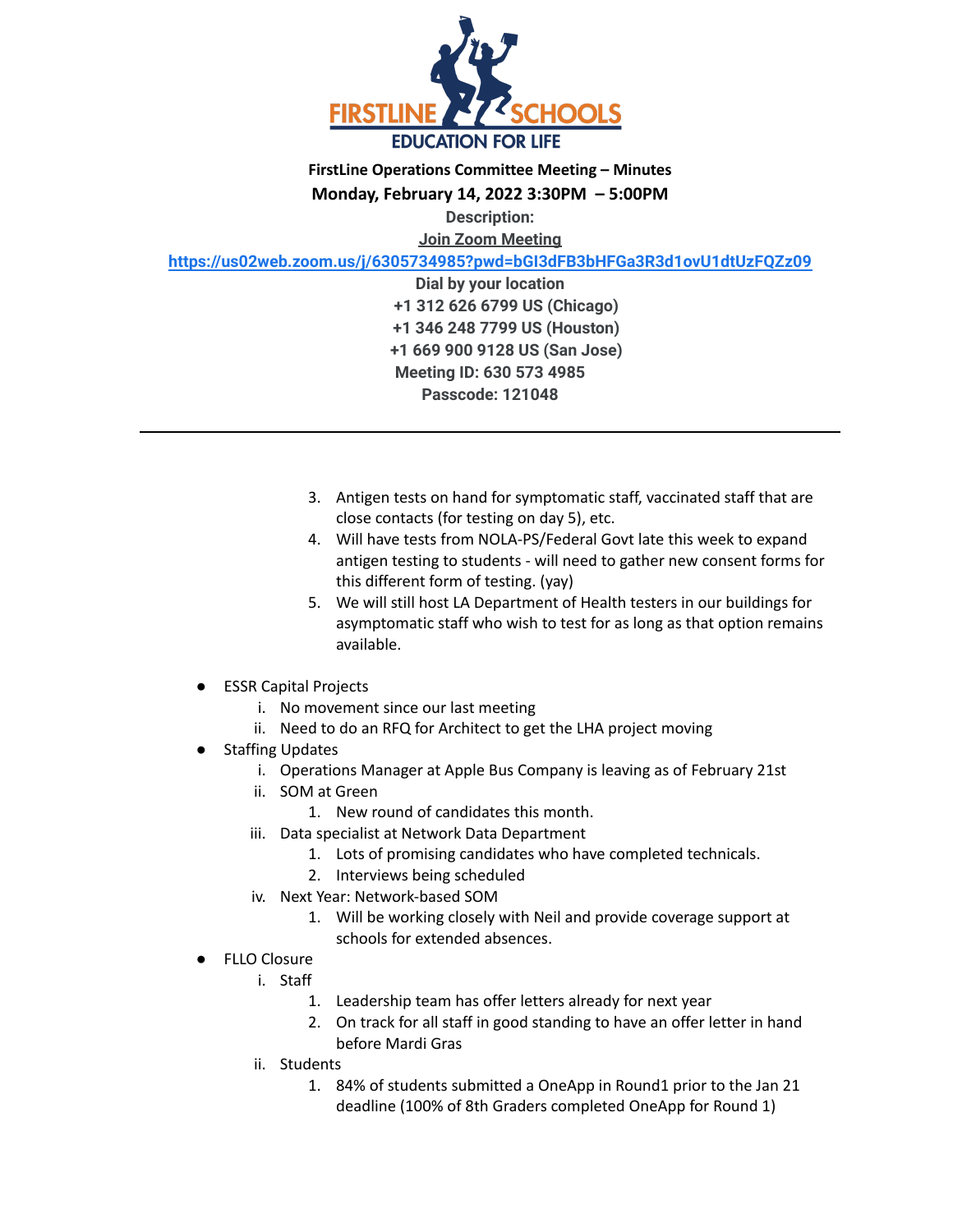

**Monday, February 14, 2022 3:30PM – 5:00PM**

**Description:**

**Join Zoom Meeting**

**<https://us02web.zoom.us/j/6305734985?pwd=bGI3dFB3bHFGa3R3d1ovU1dtUzFQZz09>**

**Dial by your location +1 312 626 6799 US (Chicago) +1 346 248 7799 US (Houston) +1 669 900 9128 US (San Jose) Meeting ID: 630 573 4985 Passcode: 121048**

- 2. Assignments will be released in late March
- iii. Building
	- 1. Siting process released decision made public by March 18th.
	- 2. Initial bldg inspection completed on 2/10, awaiting CAP list for closure.
- iv. NOLA-PS weekly meeting changing to bi-weekly
	- 1. 4th Sector joining as of this week
- v. Network Ops Team
	- 1. Meeting bi-weekly
	- 2. Have started on inventory, building vendor & student records

## 5. New Business

- Architect RFQ
	- i. Working on draft RFQ today (Joe is helping pull this together)
	- ii. Goal: release RFQ by end of this week at the latest
	- iii. RFQs to be due within 30 days of the release of the RFQ
	- iv. Selection committee meeting the week we get them back
		- 1. Should we do interviews?
			- a. Shortlist interview (finalist)
			- b. Need to ensure the real project team is who is present for the interview
	- v. Goal: have architect team in place by late March so we can get moving on the PreK building project at LHA
		- 1. Draft plans
		- 2. Conditional Use change and Permitting process with the city
		- 3. Management/involvement in construction process
- 6. Meeting Adjourned:
	- Meeting Adjourned @ 4:21PM